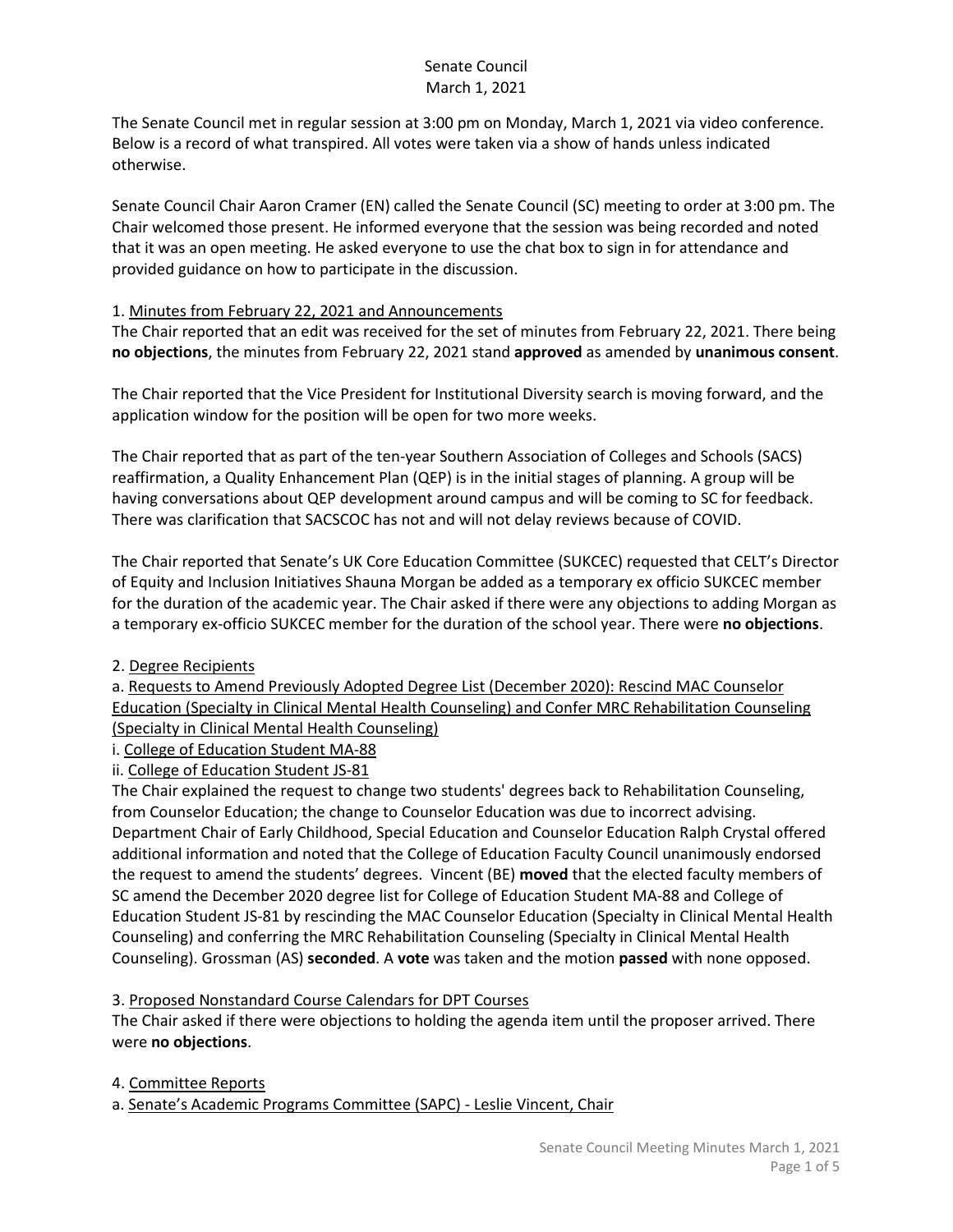i. Proposed New Graduate Certificate in Advanced Specialty Program in Endodontics The Chair asked if there were objections to holding the agenda item until Vincent's connection was stabilized. There were **no objections**.

## b. Senate's Admissions and Academic Standards Committee (SAASC) - Jennifer Bird-Pollan, Chair i. Proposed Changes to *Senate Rules 5.4.1.2* ("Academic Suspension Policies") and *Senate Rules 5.4.1.3* ("Reinstatement")

Bird-Pollan (LA) explained the proposed changes to *SR 5.4.1.2* ("Academic Suspension Policies") and *SR 5.4.1.3* ("Reinstatement") came as a request from the Provost's Committee on Advising. She gave background information about the process for reinstatement and noted the need for more uniformity of rules regarding readmission across colleges. The Chair asked if there were any questions and there was clarification that the *SRs* already include reinstatement deadlines and that the proposed changes include adding a summer deadline to the already existing fall and spring deadlines. There was discussion about what the proposed *SR* reinstatement language means by, "Completion of the reinstatement appointment and a decision must be made prior to the stated readmission application deadline." There was also discussion about why both the terms "reinstatement' and "readmission" are used in the proposal.

Grossman (AS) offered an **amendment** to replace the specific dates in the proposal with, "Deadlines for students to schedule appointments for reinstatement in the fall, spring, and summer terms shall be established in the University academic calendar." There was no **second** so the amendment **failed**.

Grossman (AS) offered an **amendment** to replace the sentence in the proposal, "Completion of the reinstatement appointment and a decision must be made prior to the stated readmission application deadline." with "The student needs to complete the reinstatement appointment, and the dean needs to make a decision about reinstatement, prior to the stated readmission application deadline." Charnigo (PbH) **seconded**. The Chair asked if there was any debate and there was none. A **vote** was taken and the amendment **passed** with none opposed.

The Chair stated that the **motion** on the floor was a recommendation from SAASC to approve the proposed changes to *SR 5.4.1.2* ("Academic Suspension Policies") and *SR 5.4.1.3* ("Reinstatement") as amended. Because the motion came from committee, no **second** was needed. The Chair asked if there was any debate and there was none. A **vote** was taken and the motion **passed** with none opposed.

# ii. Race and Ethnicity College Requirement

Bird-Pollan (LA) explained the proposal to require every student earning an undergraduate degree in the College of Arts and Sciences to complete a three-credit-hour course addressing issues of race and ethnicity, starting in fall 2021. She also explained that the course is not an additional requirement above 120 credit hours and can be satisfied by "double dipping" with another requirement. The Chair asked if there were any questions and there were none. The Chair stated that the **motion** on the floor was a recommendation from SAASC to approve the proposed Race and Ethnicity College requirement in the College of Arts and Sciences. Because the motion came from committee, no **second** was needed. The Chair asked if there was any debate and there was none. A **vote** was taken and the motion **passed** with none opposed and one abstained.

### iii. Three-Year Extension of Test-Optional Admissions Pilot

Bird-Pollan (LA) explained the proposal and noted that the three-year extension provides sufficient time for data collection. The Chair asked if there were any questions and there was clarification that the pilot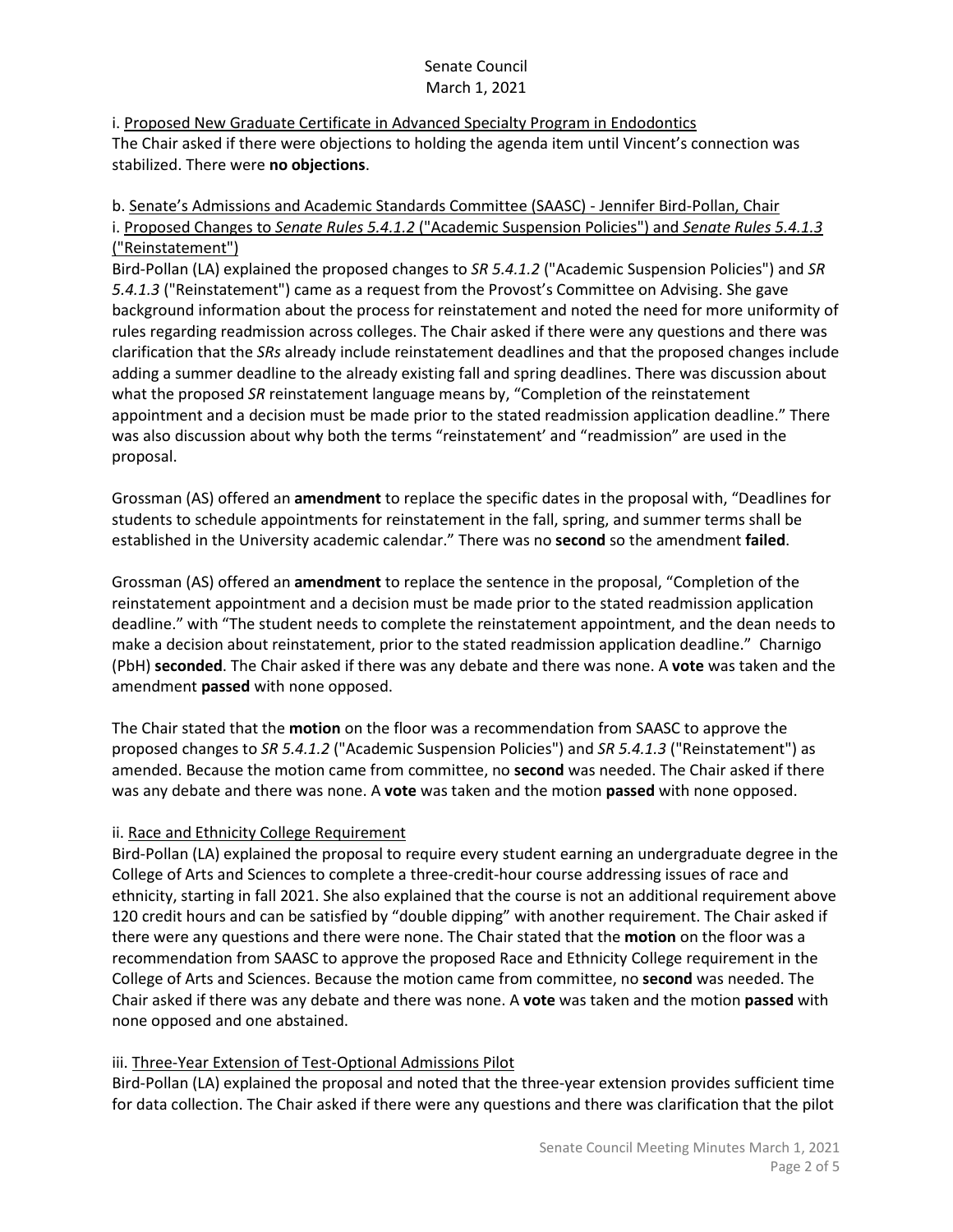impacts only undergraduate students. Associate Provost for Enrollment Management Christine Harper clarified that merit aid awards are also test-optional during the pilot and it is too early to analyze student success data. She also commented on how college readiness standards are determined. It was noted that faculty should be voting on the criteria for selective admissions in their colleges. The Chair stated that the **motion** on the floor was a recommendation from SAASC to approve the proposed threeyear extension of test-optional admissions pilot. Because the motion came from committee, no **second** was needed. The Chair asked if there was any debate and there was none. A **vote** was taken and the motion **passed** with none opposed and one abstained.

### 3. Proposed Nonstandard Course Calendars for DPT Courses

Associate Dean for Student and Academic Affairs Karen Badger (HS) explained the proposal. The Chair asked if there were any questions. Department Chair of Physical Therapy Tony English confirmed the days that students have off. Charnigo (PbH) **moved** to approve the proposed nonstandard course calendars for DPT courses. Collett (HS) **seconded**. The Chair asked if there was any debate and there was none. A **vote** was taken and the motion **passed** with none opposed.

### 4. Committee Reports

a. Senate's Academic Programs Committee (SAPC) - Leslie Vincent, Chair

i. Proposed New Graduate Certificate in Advanced Specialty Program in Endodontics

Vincent (BE) explained the proposal. The Chair asked if there were any questions and while there were no questions about the proposal itself, there was lengthy discussion about distinctions between professional programs and graduate certificates and whether those distinctions were meaningful or helpful. The Chair stated that the **motion** on the floor was a recommendation from SAPC that the University Senate approve the establishment of a new Graduate Certificate: Advanced Specialty Program in Endodontics, in Department of Endodontics within the College of Dentistry. Because the motion came from committee, no **second** was needed. The Chair asked if there was any debate and there was more discussion about if the proposed certificate should be categorized as something other than a graduate certificate.

Grossman (AS) offered an **amendment** to change the proposed certificate from a graduate certificate to a professional certificate. Charnigo (PbH) **seconded**. The Chair asked if there was any debate and no support was expressed for the motion. It was noted that the SAPC reviewed the item as a graduate certificate and if there is no official criteria for a professional certificate, it should not be reviewed as one. A **vote** was taken and the amendment **failed** with two in favor and six opposed.

A **vote** was taken on the original motion and the motion **passed** with none opposed and one abstained.

### 5. Tentative Senate Agenda for March 8, 2021

Corrections and additions were noted. Grossman (AS) **moved** to approve the proposed tentative Senate agenda with the noted corrections and additions for March 8, 2021. Cantrell (ED) **seconded**. The Chair asked if there was any debate and there was none. A **vote** was taken and the motion **passed** with none opposed

### 6. Upcoming Retirement Changes and Role of the Retirement Committee – Chief Benefits Officer Richard Amos

Chief Benefits Officer Richard Amos presented information about the upcoming retirement changes and the role of the Retirement Committee. The presentation included an overview of UK's retirement plan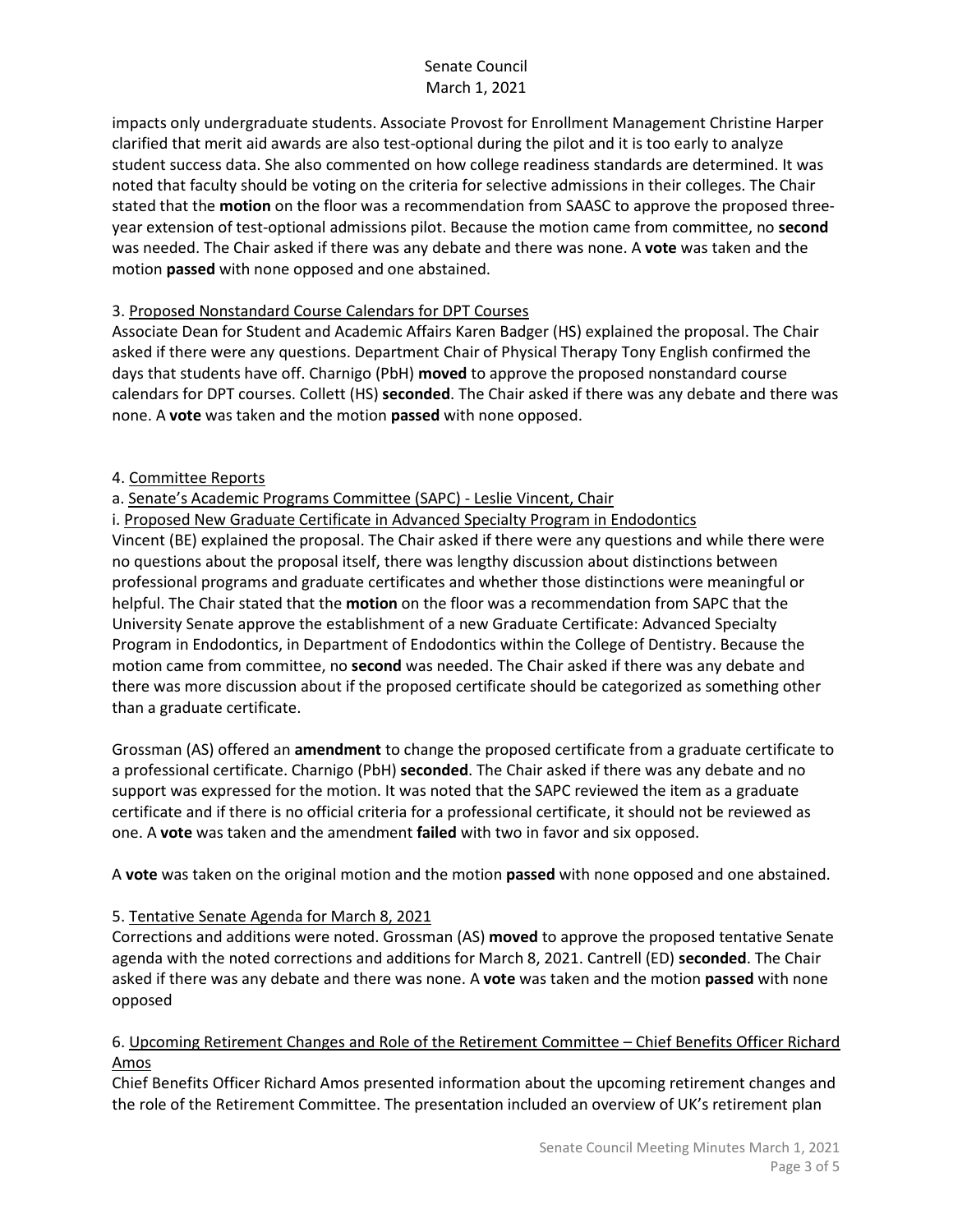history, Retirement Committee composition, summary of plan changes, and responses to questions that were sent to him before the SC meeting. The floor was opened for questions and there was lengthy discussion about the new fee structure. SC requested that clearer communication be provided to faculty about the changes.

#### 7. Request for Input on Badge Initiative

Vincent (BE) explained she is a member of the digital badge committee that is led by Associate Provost of Teaching, Learning, and Academic Innovation Kathi Kern. She reported that SACS recognizes digital badges as programs that require approval. The committee has been discussing what the digital badge approval process might look like and has requested input from SC as they move forward.

She explained that one option is for the Senate to approve a process for badges that allows colleges and curriculum committees to be responsible for the approval of specific badges. Although the individual badges may not need to go through a formal review by SAPC, the Office of Strategic Planning and Institutional Effectiveness (OSPIE) would need to be involved in the development and approval process, given the SACS assessment requirements programs. There was discussion about badges being approved through Senate web transmittals.

Kern expressed her appreciation for Vincent's work and noted that flexibility is important to the colleges regarding badges. She explained that the committee wanted to bring options before SC to make sure they are going in the right direction.

The floor was opened for questions and there was clarification about what digital badges are and why they are important. Comment included:

- SAPC should not have to review proposals for new badges, but web transmittals may help a wide review of proposed badges.
- Loose oversight could lead to duplicate badges or badges that overlap each other, hence the need for review by academic councils.
- Development of a "badge" definition is needed.
- Because SACS recognizes badges as programs that require assessment, there needs to be more than just college oversight or no academic council review.

Vincent noted that the committee would like the approval process to be standardized for all badges whether they are tied to courses or not. She asked that anyone with feedback to contact her. She expressed her appreciation for the feedback.

The meeting was adjourned at 5:22 pm with no objections.

Respectfully submitted by Aaron Cramer, Senate Council Chair

SC members present: Bird-Pollan, Blonder, Cantrell, Charnigo, Collett, Cramer, Duncan, Grossman, Hall, Kuhnlein, Oltmann, Swanson, Vincent, Wheeler, and Williams.

Guests present: Richard Amos, Karen Badger, Anna Bosch, Douglas Boyd, Sheila Brothers, Roger Brown, Ralph Crystal, Annie Davis Weber, Tony English, Joanie Ett-Mims, Sue Fosson, Will Gerken, Kristine Hankins, Christine Harper, Larry Holloway, Davy Jones, Michael Kennedy, Kathi Kern, Janice Kuperstein,